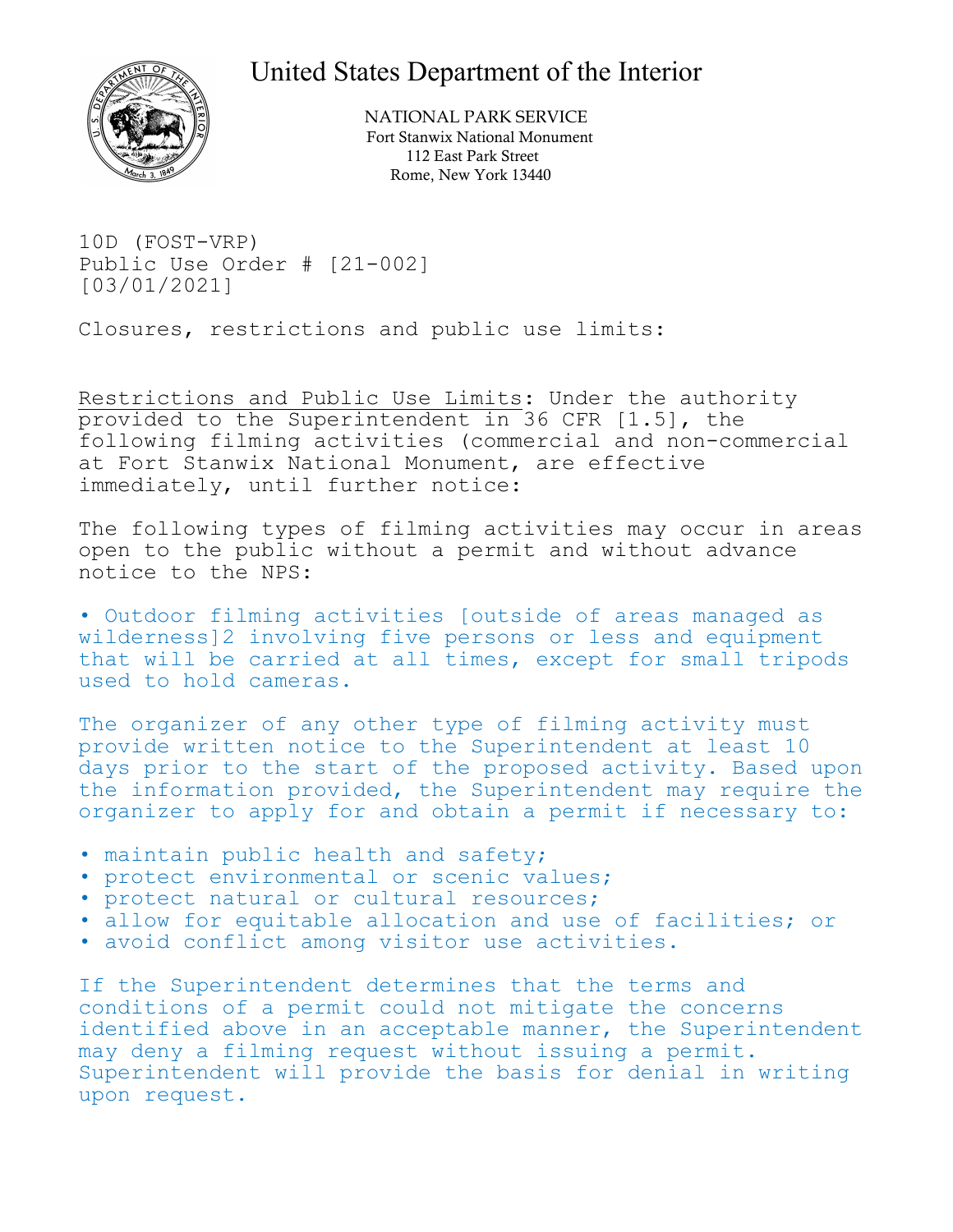The NPS will consider requests and process permit applications in a timely manner. Processing times will vary depending on the complexity of the proposed activity. If the organizer provides the required 10 day advance notice to the NPS and has not received a written response from the NPS that a permit is required prior to the first day of production, the proposed filming activities may occur without a permit.

The following are prohibited:

(1) Engaging in a filming activity without providing advance notice to the Superintendent when required.

(2) Engaging in a filming activity without a permit if [the activity takes place in areas managed as wilderness or if]3 the Superintendent has notified the organizer in writing that a permit is required.

(3) Violating a term and condition of a permit issued under this action.

Violating a term or condition of a permit issued under to this action may also result in the suspension and revocation of the permit by the Superintendent.

Authority: [36 CFR 1.5(a)(2)]

Notice: This administrative order applies to all individuals subject to the regulatory authority of the National Park Service (NPS) within the boundaries of [Fort Stanwix National Monument], including park visitors, government employees, concession employees, park residents and stakeholders.

Finding: On January 22, 2021, the United States District Court for the District of Columbia issued its decision in Price v. Barr, No. 19-3672, (D.D.C. Jan. 22, 2021). The court held that the requirements in 54 U.S.C. § 100905, 43 C.F.R. Part 5, and 36 C.F.R. § 5.5 that those engaged in "commercial filming" must obtain permits and pay fees are unconstitutional under the First Amendment. The court entered a permanent injunction preventing the National Park Service (NPS) from implementing and enforcing those permit and fee requirements.